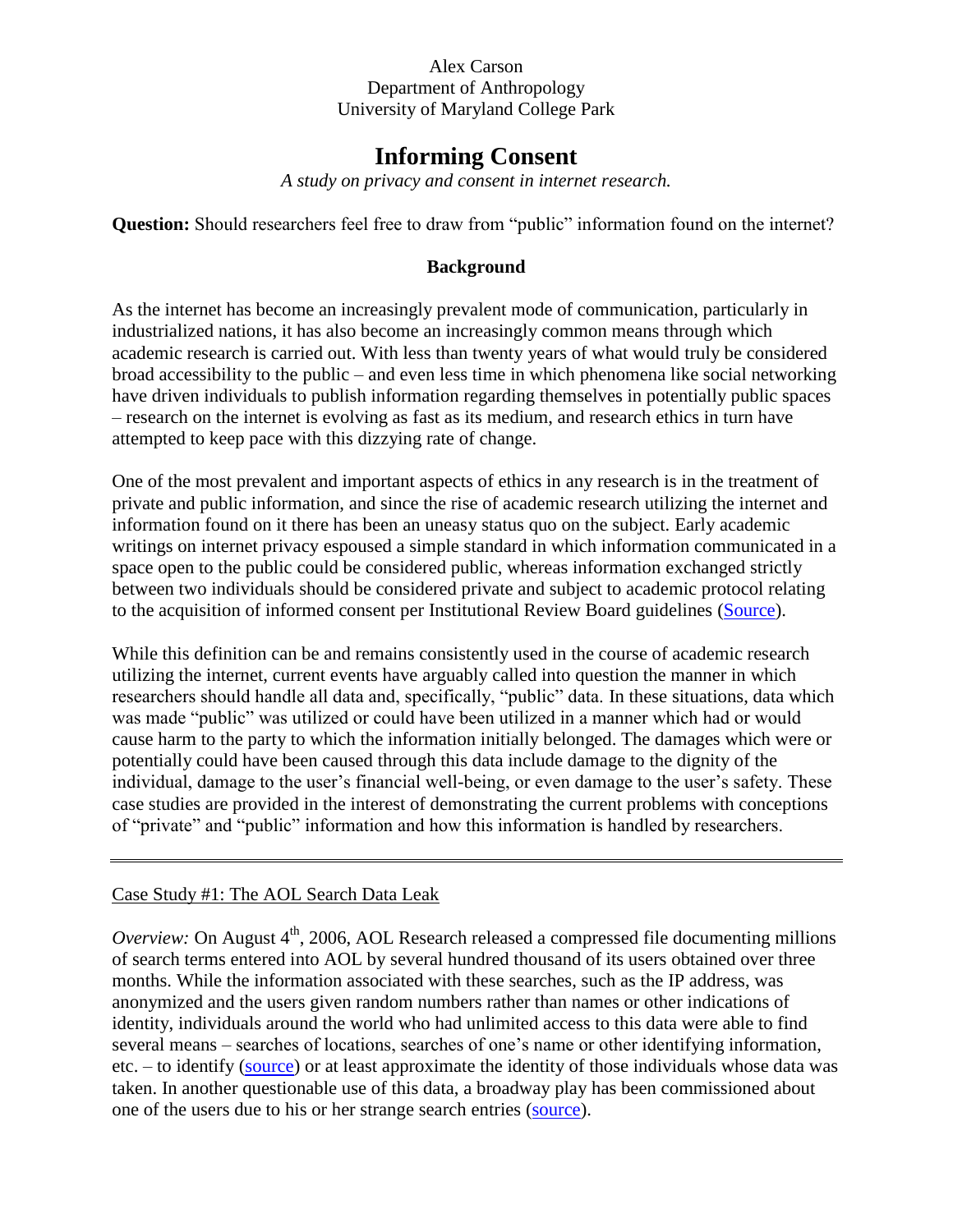*Ethical Questions:* The primary ethical problems regarding the AOL Search Data Leak are rather apparent and have entered the academic discourse since the incident occurred [\(source\)](http://www.nytimes.com/2006/08/23/technology/23search.html?_r=2&ex=1313985600&en=cc878412ed34dad0&ei=5088&partner=rssnyt&emc=rss). The value of research versus the damage it could cause is not the purpose of this case study, though. Rather, this case study is designed to illustrate that information which is "publicly" available may not be so by the user's consent or even legally, as it has been alleged that the release of the data was a violation of AOL's own terms of use [\(source\)](http://arstechnica.com/business/2006/09/7835/). Thus, the traditional notion of information available without special access being public should be called into question by events such as this and the following case study.

## Case Study #2: Google Buzz

*Overview:* On February  $9<sup>th</sup>$ , 2010, Google announced the opening of Google Buzz [\(source\)](http://googleblog.blogspot.com/2010/02/introducing-google-buzz.html), Google's first foray into social networking built out of the infrastructure for Google's popular email service. In implementing the service, Google allowed others on a user's "frequent contacts" list to freely access certain information about them even if the user in question had not signed up for Google Buzz. This issue was brought up in an article politely entitled "F\*ck You, Google" [\(source\)](http://gizmodo.com/5470696/fck-you-google) in which a writer reported that in Google Buzz's implementation, which she had not been signed up for, her personal information had been made available to her abusive ex-husband and no recourse to block him had been provided by Google in Buzz's implementation.

*Ethical Questions:* In this case study, the user's information was released without her knowledge or consent due to the "opt-out" nature of Google Buzz, in which Google users were automatically signed up to Google Buzz and rather had to "un-join", which has been noted as a very difficult process [\(source\)](http://www.stlr.org/2010/02/google-buzz-a-recap-of-the-controversy-and-the-current-legal-issues/). This was done as a part of a decision by the Google Corporation, which sought to compete with social networking websites and inadvertently released this information as a part this policy and in order to promote their social networking service to members. It should also be noted that in the last case, where information was hypothetically anonymized, the information made public by Google was tied to any data the user had provided to Google and, in this case, provided the potential for the user – an abuse victim – to suffer emotional or even physical harm. While Google corrected the mistake over the coming weeks and the Google Buzz service ended in January of 2012 [\(source\)](http://siliconangle.com/blog/2011/10/19/the-end-of-a-story-google-buzz/), we refer to Case Study 1 and the functional permanence of information on the internet due to the ability of internet users to download information. Indeed, the information contained on Google Buzz remains accessible through Google's other services.

## Case Study #3: Job Interviews and Facebook

*Overview:* In the past several years, increasing attention has been paid to the practice of employers checking potential employees' names on Google and other search engines. One article tells of a student named Felicia [\(source\)](http://www.simugator.com/blog/2011/01/02/net-trail-internet-reputation-management/) who, in the process of seeking employment, typed her name into a search engine and came up with controversial, embarrassing, and ultimately potentially harmful information about herself from her un-secured social media use. Even with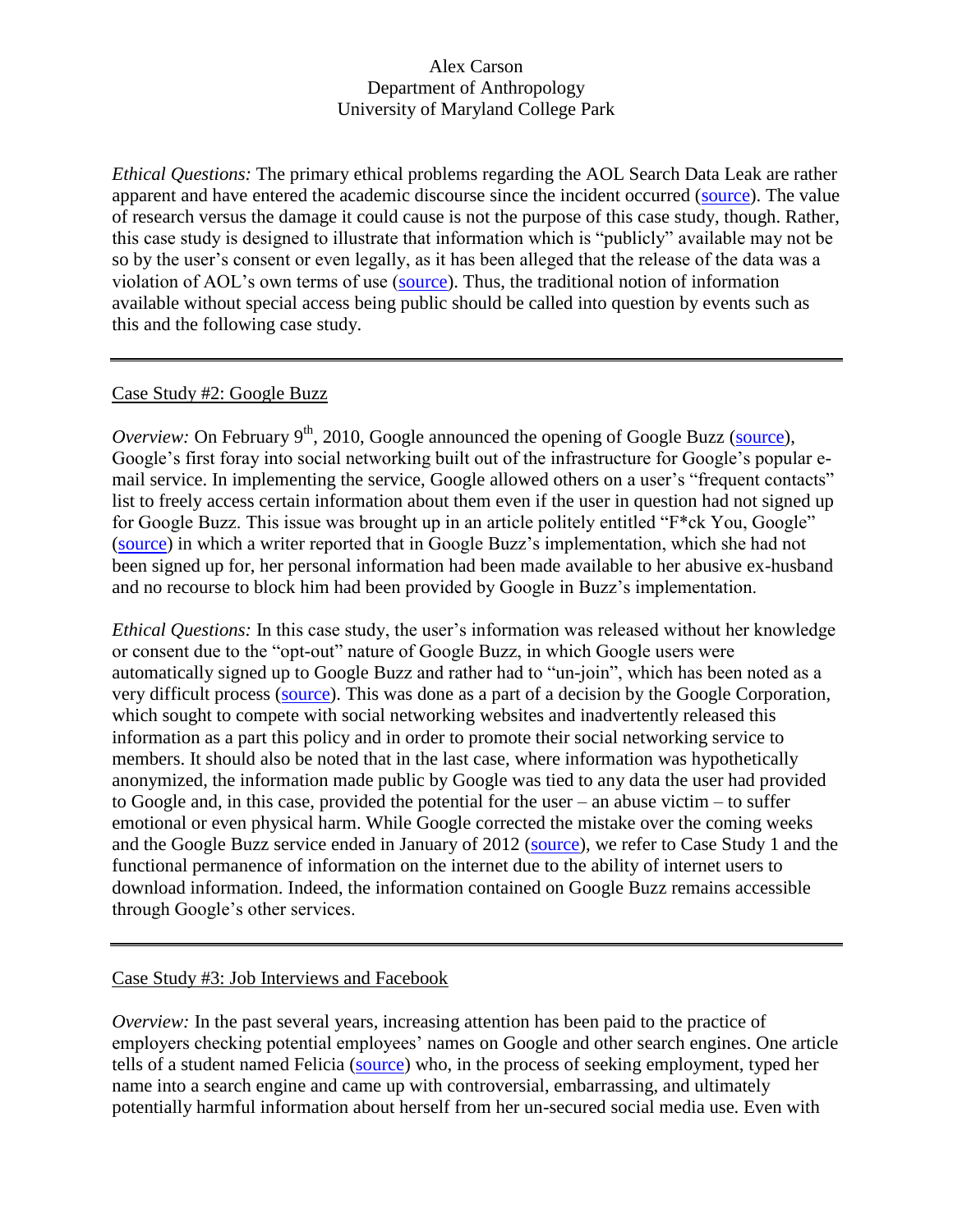the information made private, though, Felicia found that it was still available on other websites which had saved the information on their own and was still accessible.

*Ethical Questions:* This case study is last before it has the most relevance to the data gathered and mentioned in the second section of this overall study. In this case, we see that information which was made public by a user could cause harm them in a tangible sense through the story of Felicia and her "net trail", as the article refers to it as. Felicia's response to the knowledge that her information was public and easily accessible calls into question the notion that "public" data is "public" by intent. It is also worthy of note that the permanence of information posted on the internet has appeared now in all three case studies and will be addressed in the remainder of this overall case study.

# **Facebook's Timeline**

In light of the issues raised in the above case studies regarding online privacy, it is reasonable to question current academic standards relating to the collection of "public" information and to what degree internet users intend for this information to be publicly available. While these cases do provide room for doubt, however, they do not provide a framework for addressing these doubts and establishing an ethical framework for internet research which protects a participant's privacy and addresses safety issues related to privacy in the most thorough manner possible.

In order to contribute to this framework, an anthropological study was conducted over the summer of 2012 to explore the issue of online privacy as it related to Facebook's Timeline feature. Facebook's Timeline feature was chosen because of the controversy surrounding it. Upon the release of the feature, many users and outside observers complained that it dredged up and made public information which was long thought by many users to be gone and forgotten , and as such "private" [\(source\)](http://www.pcworld.com/article/249019/facebook_timeline_privacy_tips_lock_down_your_profile.html). While there were other complaints regarding security problems that came along with Timeline, however, Timeline itself did not make available any previously private information, but rather made access to past information easier. This lends Timeline to being both a contemporary and contentious issue, but due to the fact of no new information truly being available, one which the investigation of will pose minimal risk to users.

The research was conducted via ten semi-structured interviews with friends and associates of the researcher carried out in late July and early August. The interviewees consisted of 5 males and 5 females between the ages of 20 and 56. 7 of the respondents identified as Caucasian or white, while the other 3 identified as being Asian. Of the 10 interviews conducted, 7 were conducted by e-mail, 2 by in-person interviews, and 1 by Facebook's messenger program. The pseudonyms, as well as basic demographic information for respondents, will be provided below.

An analysis of these interviews, including several excerpts from them and critiques of the methods applied in carrying out this research, will be summarized in the following section. To protect the privacy of the users, all will be referred to be aliases and no personal information tying their aliases to their identities shall be disclosed. The analysis will be presented on a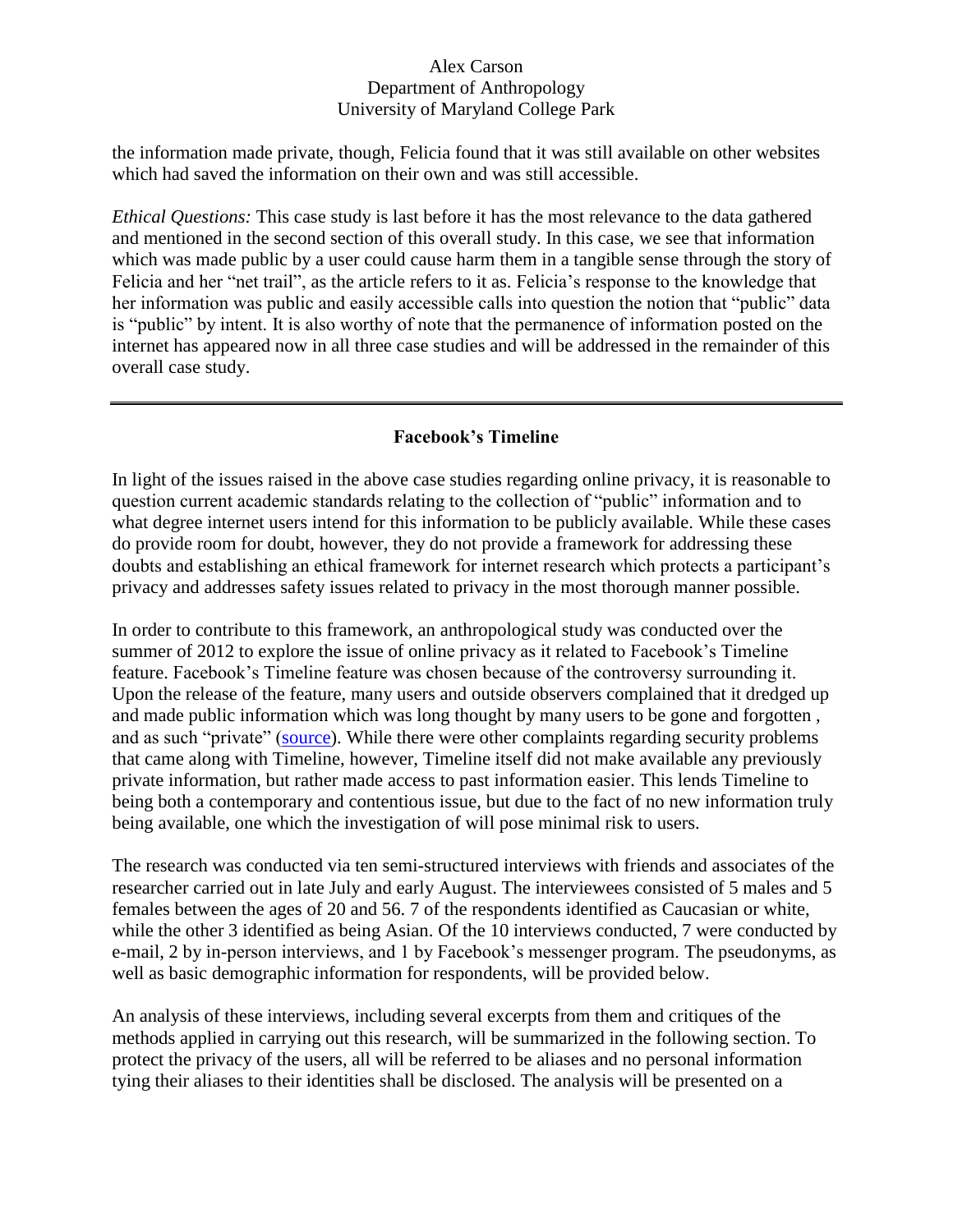question-by-question basis, with trends in the answers being discussed with each answer and in summary at the end of the analysis.

#### **Basic Information**

Amy C: 24, Female, Caucasian Johnny G: 56, Male, Caucasian Juan C: 20, Male, Caucasian Leonard B: 20, Male, Caucasian Liam N: 49, Male, Caucasian Maya A: 22, Female, Caucasian Michael A: 24, Male, Asian Sally E: 25, Female, Asian Susan D: 23, Female, Caucasian Lynn V: 36, Female, Asian

*Critiques:* While the purpose of this research was not to gain an exact, representative sample of Facebook users, I did seek out users who I knew to represent a broad section of Facebook users. In retrospect I should have acquired more background information to break these users down by than these factors, as I know things about them that I unfortunately did not ask about and should have, but with regards to age and sex I believe I acquired a very broad sample. One aspect where I believe I could have done better is in race, where representing an African-American or a Hispanic individual may have contributed valuable insights into the project.

As for the participants sampled, I believe there were advantages and disadvantages to drawing primarily from friends and professional and recreational associates. Of the advantages, I believe the greatest were the ease of finding 10 participants and, I hope, their willingness to speak frankly and honestly to me based on our past associations. The disadvantages become apparent, however, in the demographic shortcomings of the study due to my own, limited social circle. A bit more diversity would have been ideal, but I believe that the study ultimately remains valid. Another disadvantage may be the flip side of the participants knowing me personally, as I had concerns they might feel the desire to "perform" for me or give me answers I desired. This concern was somewhat soothed, however, as several of the respondents who knew me best gave me some of the answers most contradictory to my personal views on the subject.

Question 1: How would you describe your level of proficiency with the internet? With electronic devices such as computers or phones used to access it?

Most participants in the interview consider themselves to be "average" or "proficient" users, with 6 describing themselves as "very" or "pretty" proficient (Amy C, Liam N, Sally E, Michael A, Juan C, and Susan D). Susan D identified herself, on a 1-10 scale, as being an 8.5 (with 0 being not proficient and 10 being very proficient). Of the others, one professed to being an "average" user (Johnny G) while the other three expressed the general sentiment that they had a basic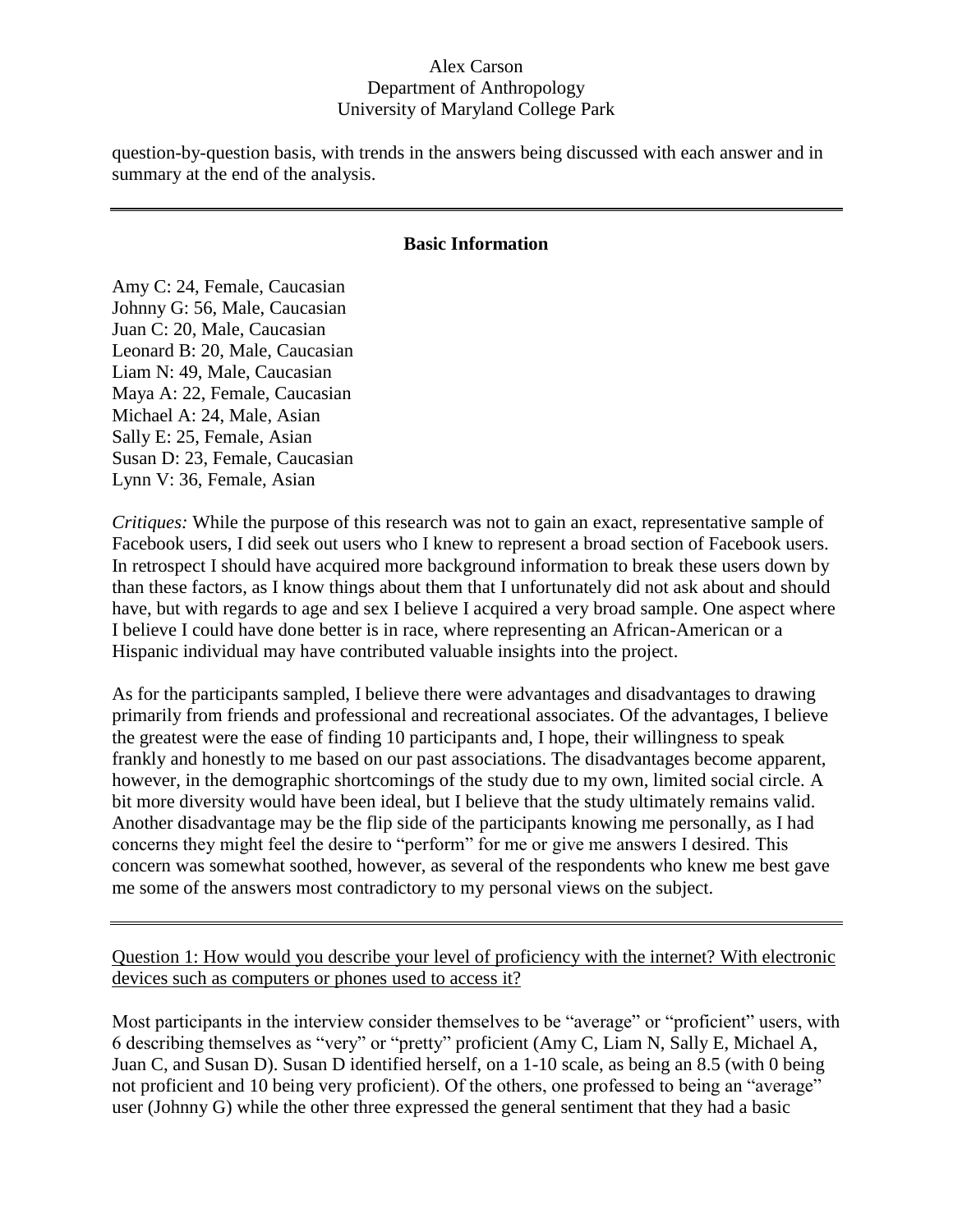proficiency (Leonard B, Maya A, and Lynn V), but did not necessarily know the underlying mechanics of the technology they were using. While I could not find any patterns on my own relating to the demographic information, the interview with Juan C shed some light, as he explained that his higher education necessitated proficiency with technology in order to pass his courses. This may be a common element between the types of responses I received, and further investigation may be warranted into determining if there is a recurring link between education and proficiency with using online media such as Facebook. This data will be valuable in what I believe to be the important task of determining if there is a correlation between one's familiarity with technology and their concerns over security.

*Critiques:* While scales will always carry a degree of subjectivity, I think building a scale like that mentioned by Susan D into the study would have given me a better way to relate to data, as at the end of the day "pretty proficient" or "very proficient" only mean something in the context of the rest of the answer. While this is, at the end of the day, qualitative data, a more basic standard might have been helpful in analysis. Also, I feel that I may have gained something from requesting the user's education level in the demographic information to better discuss trends in an issue that may have a lot to do with one's level of institutional education.

## Question 2: How do you use Facebook? What purpose do you utilize the website for?

This question had two purposes. The first was to assess the diversity of the participants and determine, as the question would imply, how they choose to utilize Facebook. The second, which in fact only became apparent to me as I carried out the interviews, ended up being to determine what sort of risks were posed to the participants in making this information public. While two of the participants used Facebook for both personal and business uses (Maya A and Liam N) and one used Facebook to follow politics (Michael A), the others utilized the medium primarily for socializing with friends and sharing pictures and other social information. In another question Liam N even cites Facebook as an excellent, free resource for promoting one's business, and I think this comment speaks to the fact that while much of Facebook involves socialization, there is great potential for it to be used as an avenue for one's business and profession. This, in turn, puts not only users' personal information but also their personal livelihood at risk if their privacy is violated. Once again, I intend to take the answers to this question – which were fairly straightforward – into consideration when analyzing future answers.

*Critiques:* Like with Question 1, upon review I believe this may have been better put as a sort of demographic question, as the knowledge gained from it is largely foundational. There was something of a lack of diversity in the answers and beyond what is included above, they tend not to tell much more than face-value. By including them in demographics, I could have potentially shortened the interview and been able to provide more pointed pictures of the participants as a baseline rather than asking what seems to be background information as a full question.

## Question 3: What features of Facebook do you make use of? Is Timeline among them?

Despite the nature of the project, I did intend to get at least one user who didn't use timeline for the purpose of comparison. This was also a good chance to ask what sort of information people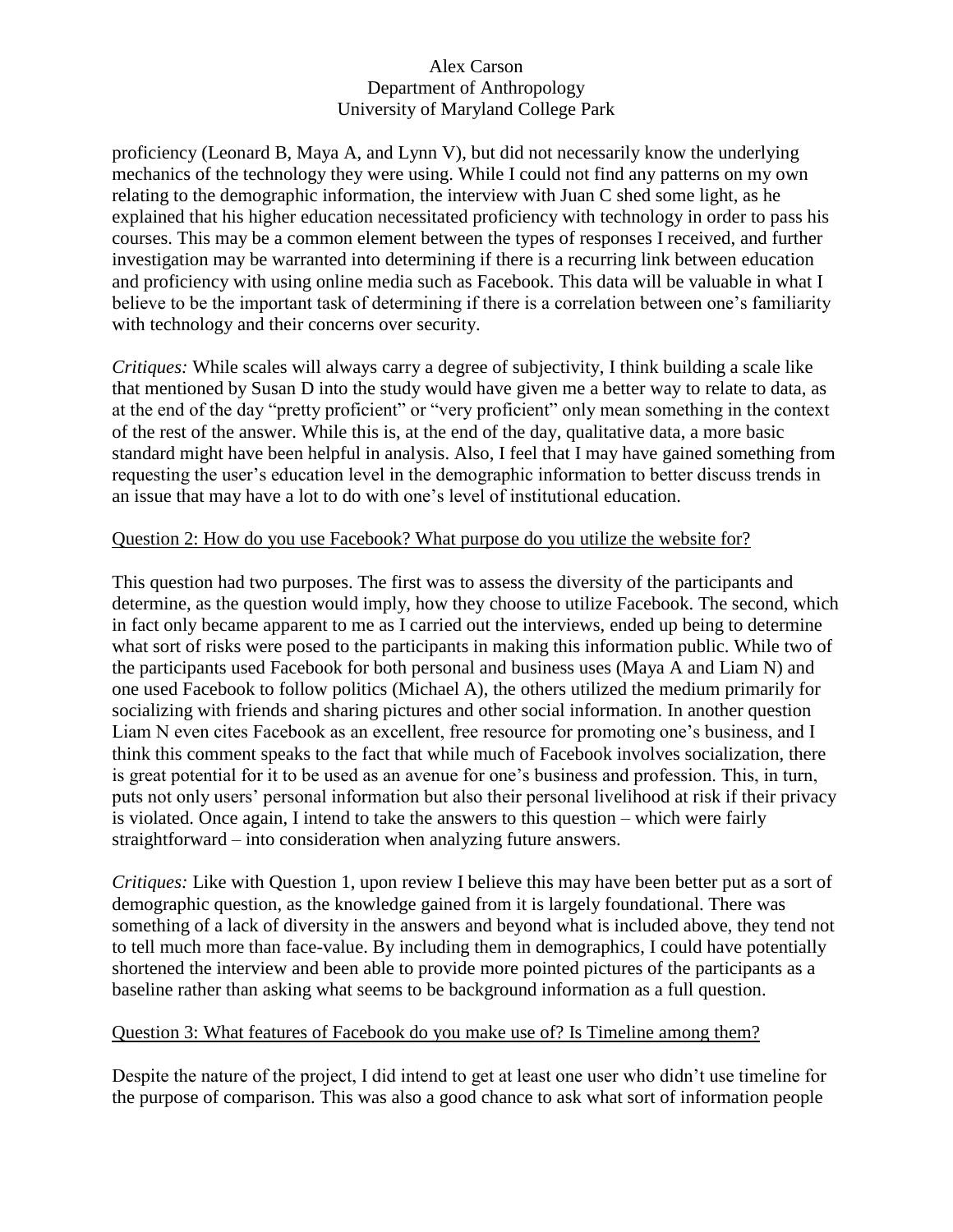were putting up on Facebook in a different manner in the hopes of eliciting responses I might have missed. In the first respect, I did find that Juan C does not have a timeline and that Leonard B may not have one, with his statement having been "Timeline is stupid". Loenard's comment was actually fairly typical, as several of the respondents opted to discuss their opinions on Timeline or how they got it. Of the respondents, Amy C and Lynn V noted being "forced" on to Timeline, and in Lynn V's case she noted it was due to claims that Facebook was forcing users to switch over some few months ago. Having personally switched over to Timeline for the same reason, I can verify this claim, and since then I was informed after the study by Juan C that Facebook finally *did* force users to switch over months after the initial announcement. This notion of people being "forced" on to Timeline, either technically or through misleading announcements, illustrates very clearly one of the key problems of online privacy: users do not always have control of the information they post on websites. This information, according to the respondents, can range from users' photos and complaints about work to users' schedules, calendars, and even their current location down to the address. The nature of the information that can be posted whether the user likes it or not is certainly something researchers should consider when conducting research on "public" information.

*Critiques:* I have fewer retrospective issues with this question than the last few, given that I seem to have finally escaped the mire of ultimately "demographic" questions. While the Timeline segment of this question could have been a simple demographic query, I do believe the rest of the question – especially in the context of what apps people use rather than what "information" they post – is an important one. Users who do not have full proficiency may not understand the full technicalities of the applications they're using on Facebook, and while I don't think that was an issue with any of my interviewees given the generally limited number of applications and functions they used, when combined with the notion of websites "forcing" changes on people, there should be serious consideration as to how "public" public information really is.

## Question 4: Who do you generally intend to see the information you post to Facebook? Do you feel as if you are effective in limiting who can and can't access such information?

This question is one which I feel gets to the heart of the matter: do Facebook users feel like they have control over their own privacy on the website? An overwhelming majority of the respondents intend Facebook to be used for communicating with friends, with Liam N and Maya A also intending it to be frequented by clients. The truly striking aspect of the responses, though, was that out of 10 respondents only 1 (Liam N) did not express some concern over how much control they have over their information. This sentiment expressed itself in multiple forms, ranging from Johnny G's statement that he "hopes" he is effective to Leonard B's statement that he is able to control information "after the fact" or Lynn V's statement that she "tries" to "keep up with" Facebook's security changes. Facebook's management of user privacy seems to be the root of these concerns, with most (6 of 9) of those respondents who were less than sure of their control over security citing Facebook's previous glitches and releases of data or other policies as the reason and the  $7<sup>th</sup>$  (Lynn V) strongly implying it with the notion that she has to "keep up" with Facebook's security changes. Even Liam N did not praise the privacy settings, but simply didn't speak about them at all and instead focused on Facebook's value as a tool for users. I believe that this notion of a lack of control is very important and may merit a great deal of its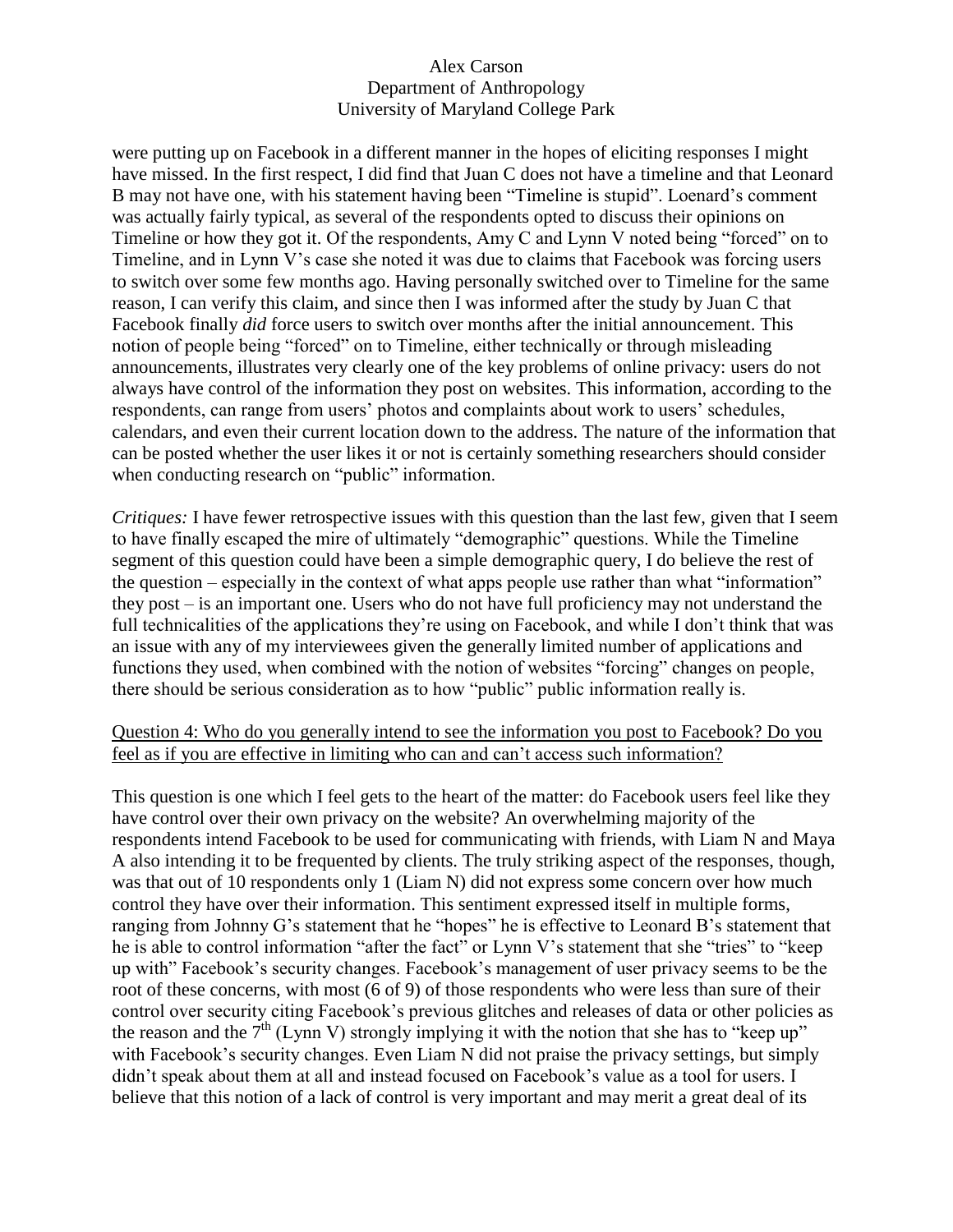own attention in a continued or separate study. On the surface, I believe the implications of the answers to Question 4 are similar to those of question 3: users do not always intend for their public information to be public, and one interviewee in particular (Michael A) related a story of how his explicitly private and personal information (his e-mail) was made public without his knowledge or release to Facebook.

*Critiques:* While I do have some critiques of how the question is structured somewhat along the lines of my concerns with the whole survey, I believe the content of this question was vindicated by its effectiveness in eliciting some very striking data from those interviewed. Overall, I think this is one of the questions that I'm most satisfied with and will likely be among the most productive in compiling a case study.

# Question 5: How familiar do you feel with Facebook's privacy settings? Do you make use of your own, personal means to control access to Facebook information (super-logout)?

The first thing I garnered from this question is that nobody had even heard of personal means of enhanced privacy protection such as the super-logout or whitewashing one's wall. When pressed about Facebook privacy settings in particular, Leonard B, Liam N, and Sally E all stated that they believed Facebook's privacy settings are sufficient for their needs. Of the rest, though, a once-again common theme in the answer is that while many respondents feel they are familiar with the settings on the surface, Facebook's habit of constantly changing the privacy settings undermines their control over their information. Michael A's specific story of the publication of his e-mail address remains the most striking case of this issue, but the issue is a widespread concern of interviewees across the collected demographics and proficiency levels.

*Critiques:* While this question might be a bit redundant in the light of the answers to Question 4, I think that being more specific on the matter of Facebook's privacy (given that the study is on Facebook, specifically) has helped shed some light on more specific issues related to the control of one's own personal information.

## Question 6: Could the information you or a friend or associate posted to Facebook be a source of harm to you, either personally or professionally?

After much thinking on the answers given to question 6 I've decided to analyze the answers of several respondents individually. While this may be time-consuming, I think the unique stories told by the respondents provide excellent case studies for researchers.

*Amy C:* Amy C discussed an incident where a friend of hers had her account phished and turned into an outlet for more phishing in turn. Having had it happen to me before and having seen it happen to others, I can verify that these phishing attacks can be very effective and very damaging to a user's account, giving a foreign entity access to all of their personal information regardless of privacy filters by acquiring the account's password. While Facebook has functions which are allegedly intended to prevent this issue, I still personally see likely phishing links from time-to-time, indicating the problem is far from resolved.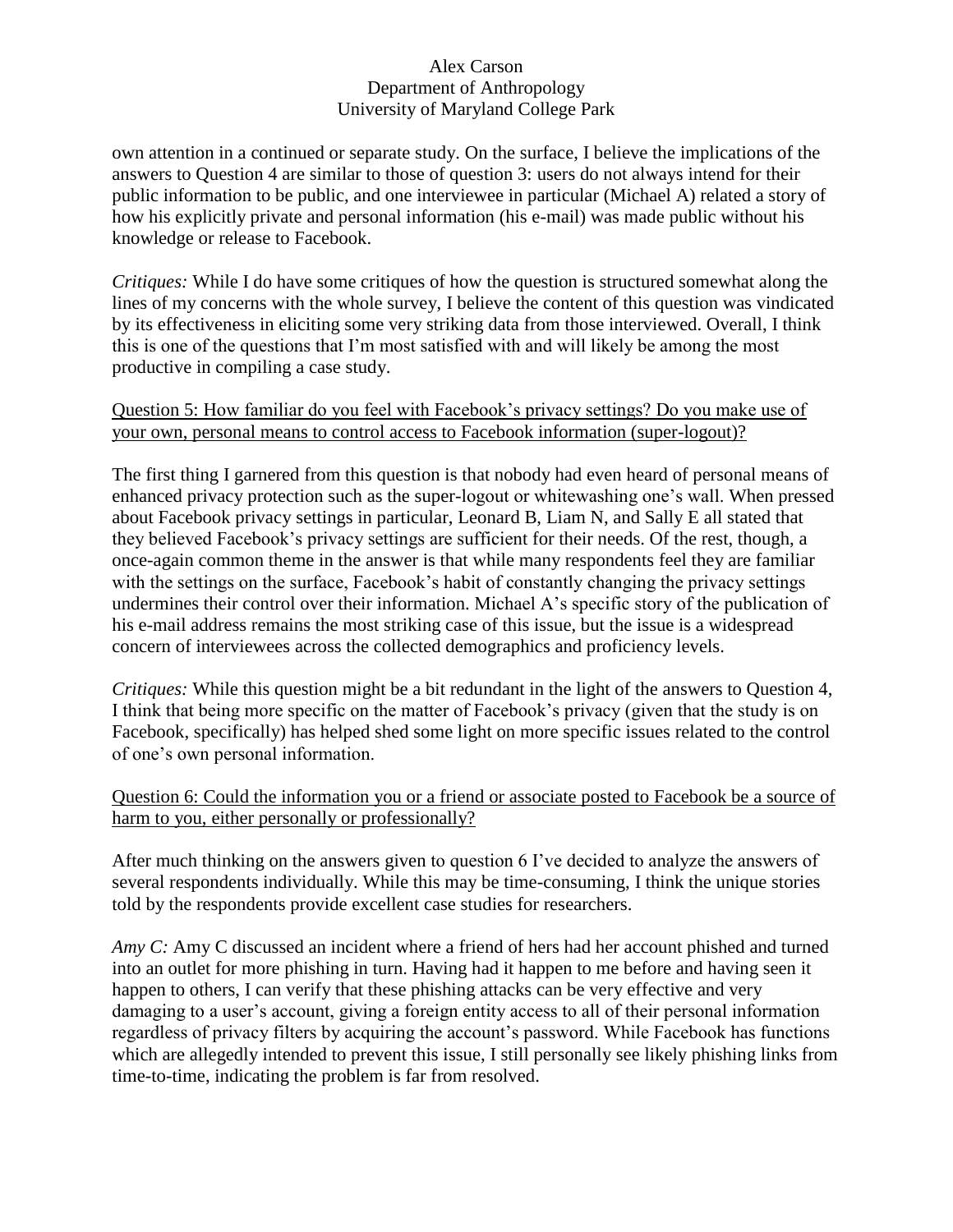*Liam N:* Liam discussed advice he gave to some of his clients to never post anything political on Facebook. They pointed out that he posts political things on his and asked why they can't, to which he replied that being established gave him a sort of leave to do so. While he said it was all about "liability", I think a better term might be "expectations" or "reputation". What I think this story illustrates, though, is that the same sort of info posted by different people can have different impact on the internet just as in the physical world, and I think this is something researchers should take into consideration when conducting their research.

*Maya A:* While Maya offered no illustrative story, I believe she brought up an important point. In her answer, Maya noted that the release of one's information is "opt-in" instead of "opt-out" in a sense, where users must actively seek to hide their personal information rather than the information being hidden by default (I am aware that the terms are technically backwards, but I couldn't think of a better way of describing them). This goes back to the issues discussed in the case of Google Buzz, where models which release one's information by default often lend themselves to unintentional releases of information and call into question the desires of the users where they are implemented.

*Michael A:* Michael had a unique insight on this issue. The first possible danger to himself that Michael noted was the fact that he is not out to his family as an LGBT individual. This sort of very personal information could be very harmful to someone if inadvertently released in a way that could be connected to them, and I believe Michael's example is a very good reminder of some of the stakes involved in protecting privacy.

Of the other respondents, both Susan D and Sally E remarked on photo-tagging – a practice in which an individual "tags" someone as being in a photo, potentially making it viewable to people off the tagged user's friend list and outside of their privacy allowances – being a problem both of them have had experience with. While users are theoretically informed of photo tagging and tags can be removed, the problem of the permanence of digital information as discussed ad nauseum becomes a significant problem for users here. Of all of the respondents, Juan C was not concerned over the possibility due to a perceived lack of harmful information on his wall while Leonard B was confident in his security.

*Critiques:* The most obvious critique on this question and my analysis is that I come from a significantly biased perspective on this issue, but it seemed that a number of my respondents shared the same concerns in one way or another. While I seem to have focused overwhelmingly on the problematic stories told, I did so because I think these provide apt companions for the case studies in the first half of this report and will provide valuable data for the IRB.

## Question 7: Would there be negative consequences for you or someone you know if information on your Facebook was accessed by someone who was not intended to be able to?

In general, the respondents agreed that there would be negative consequences, even if it was only to their personal dignity and peace of mind. Several agreed that someone taking their personal information was the most apparent risk in their eyes, particularly Liam N in reference to his clients. Of all the respondents, Sally E had the most detailed answers to this question, discussing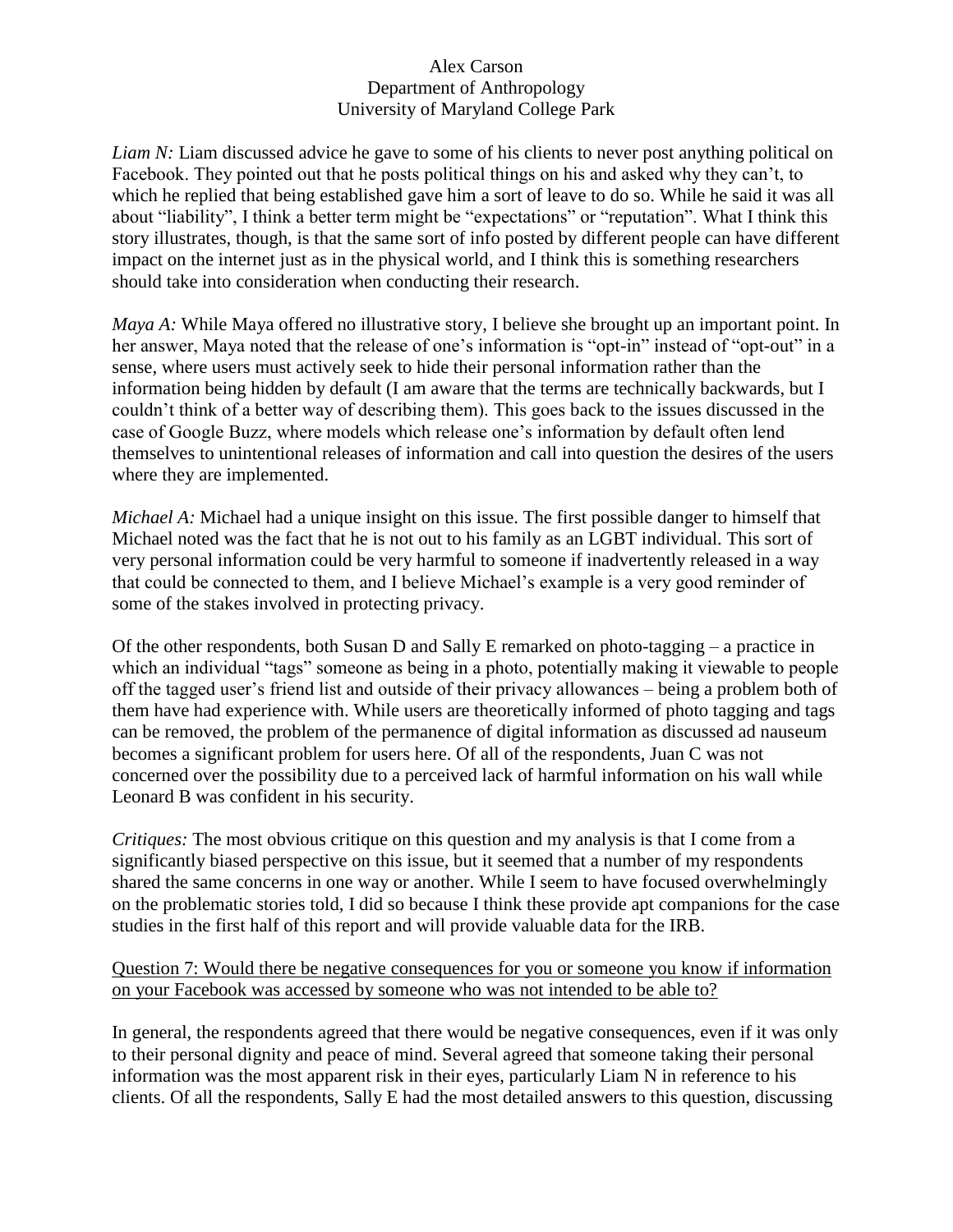it over the course of two personal anecdotes. The first was an enlightening story about how someone she knew found a website about her written by someone with less than positive opinions. Another story was about how another friend had posted a rather innocuous comment on Facebook about not feeling like going to work, only for her manager to find it and fire her due to the comment. I think Sally's first story in particular may be very important, as it brings to the forefront the notion that not all information publicly available on a person is written by them or with their leave. Human beings can say things about each other on the internet even more effectively and permanently than in strictly physical space, and this raises some challenges for researchers when it comes to the ethics of using such information.

*Critiques:* Once again, I do admit to a bias on this issue in favor of privacy, but the answers here were rather commonplace and straightforward. I think this may be in part because most of the issues addressed here were discussed by respondents answering to the previous question, but I think Sally E's contributions definitely validate the question as a whole.

## Question 8: Do you think that researchers should be able to use publicly-available information from a Facebook account without acquiring the consent of the account's owner?

This question was relatively straightforward, but the responses show quite a bit of variety. Lynn V, Juan C, Johnny G, and Leonard B gave rather open-and-closed "No" answers to this question, where Amy C and Sally E both stated that researchers should err on the side of ethics and generally assume that they should ask consent for any information they take from someone. Maya A had different standards for information, stating that information such as "whether someone has a profile picture" could simply be taken but stating that any personal information taken from a website should require consent. Michael A believed that due to Facebook's current policies related to privacy, researchers should ask before taking any information because Facebook's changing standards can release information one would prefer not be. Susan D and Lian N both expressed that they believed this practice would happen whether they liked it or not, with Liam N noting the financial value of information and Susan D qualifying that she would prefer that people be asked by researchers before public information is taken.

*Critiques:* I have intentionally foregone in-depth analysis of the answers to this question because I believe the researchers who read the case study that this project produces should decide for themselves what it all means. My personal perspective from my own experience – especially after doing this project – is that with the current state of the internet researchers should assume absolutely nothing has been made private or public by intent, and that research participants should be involved to the greatest degree possible in what information of theirs is used. In compiling a case study for this data, though, I encourage researchers to come to their own conclusion based on the anthropological research and current events when it comes to protecting their participants.

# Question 9: Do you have anything else you'd like to add?

Many respondents declined to answer this question outright, where most of the others felt that they had nothing to add. Of those who did, however, they tended to share their own insights on